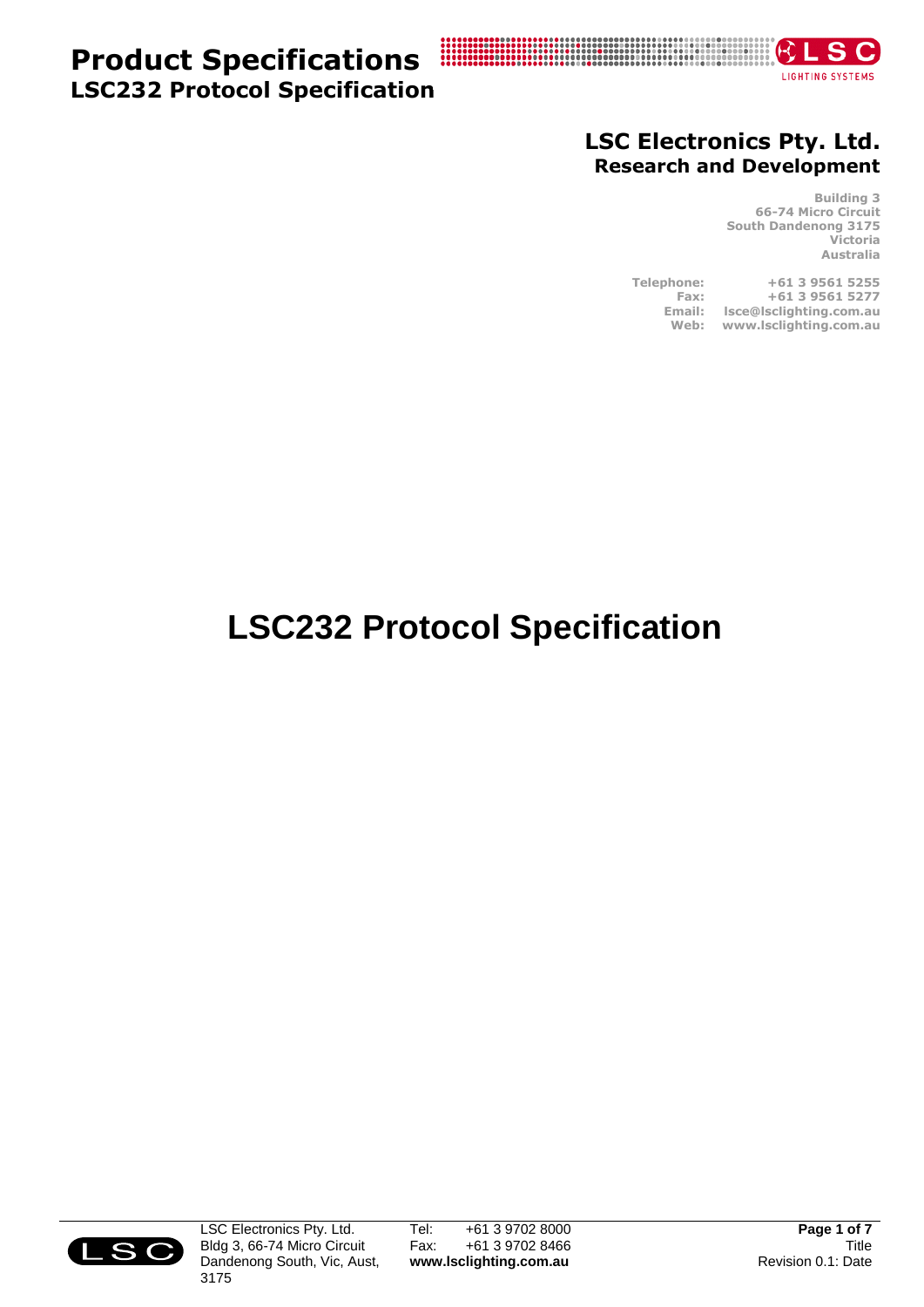

**LIGHTING SYSTEMS** 

**LSC Electronics Pty. Ltd.** 

#### Release Status: Draft

#### **Revision History**

| .        |                   |               |                       |                        |  |  |  |
|----------|-------------------|---------------|-----------------------|------------------------|--|--|--|
| Revision | <b>Issue Date</b> | Author        | <b>Release Status</b> | <b>Changes</b>         |  |  |  |
| 0.1      | Date              | Dejan Deletić | <b>Draft</b>          | <b>Initial Release</b> |  |  |  |
|          |                   |               |                       |                        |  |  |  |
|          |                   |               |                       |                        |  |  |  |
|          |                   |               |                       |                        |  |  |  |
|          |                   |               |                       |                        |  |  |  |

### **Contents**

| $\mathbf{1}$   |     |  |
|----------------|-----|--|
| $\overline{2}$ |     |  |
| 3              |     |  |
| $\overline{4}$ |     |  |
|                | 4.1 |  |
|                | 4.2 |  |
|                | 4.3 |  |
|                | 4.4 |  |
| 5              |     |  |
|                | 5.1 |  |
|                | 5.2 |  |
|                | 5.3 |  |
|                | 5.4 |  |
|                | 5.5 |  |
|                | 5.6 |  |
|                | 5.7 |  |
|                | 5.8 |  |
|                |     |  |

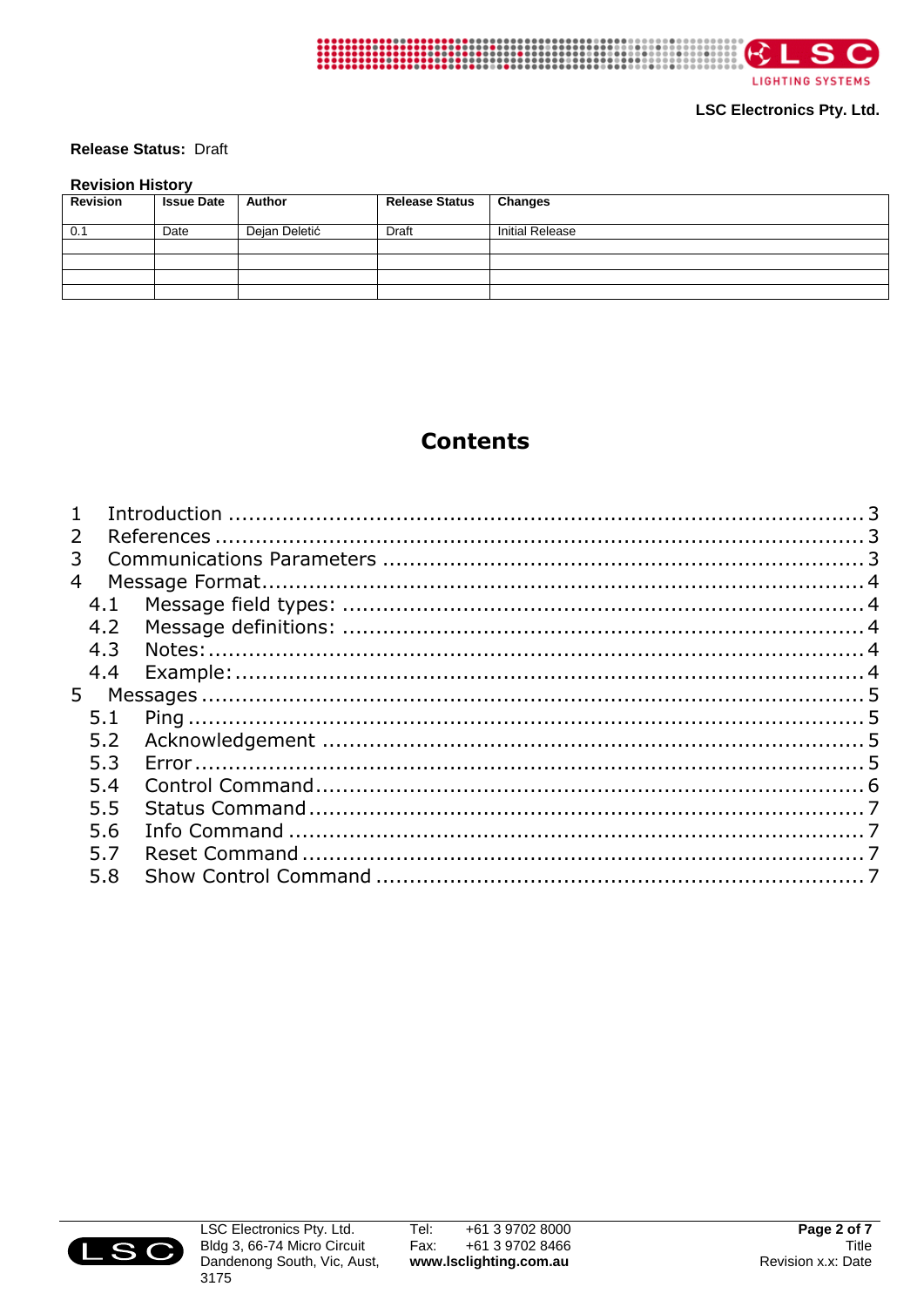

**LIGHTING SYSTEMS** 

#### **LSC Electronics Pty. Ltd.**

### <span id="page-2-0"></span>**1 Introduction**

This document describes the protocol used by the EP-RS232 device which converts LSCNet messages into LSC232 serial protocol commands and vice versa. LSCNet protocol is defined in [1]. Note that the following LSCNet commands shall not be supported:

- IP Address Payload
- Hardware Configuration Payload
- Diagnostic command

The EP-RS232 runs on the same hardware as WallPlates with addition of a piggyback board which provides serial RS232 interface.

In order to minimize possible message loss in situations where there is a lot of traffic on LSCNet, EP-RS232 device shall have a FIFO buffer capable of receiving at least TBA (e.g. 5) LscNet messages.

Any command received over the LSC232 link shall be acknowledged once processed but before being sent on the LSCNet link.



### <span id="page-2-1"></span>**2 References**

- 1. LscNet Protocol Specification
- 2. LscNet System Functional Specification

### <span id="page-2-2"></span>**3 Communications Parameters**

LSC232 protocol parameters shall be:

- Baud rate: 57600
- Character framing: 8O1
- Valid characters: A-Z 0-9 <LF> <SOX>

All numbers shall be encoded as two/four digit hexadecimal numbers.

<span id="page-2-3"></span>The EP-RS232 device may send unsolicited messages to the controller at any time. However, the controller is allowed to send only one command to the EP-RS232 device at any time before it receives an acknowledgement. If the controller doesn't receive an acknowledgement within 3 seconds, it may assume that the command has been lost.

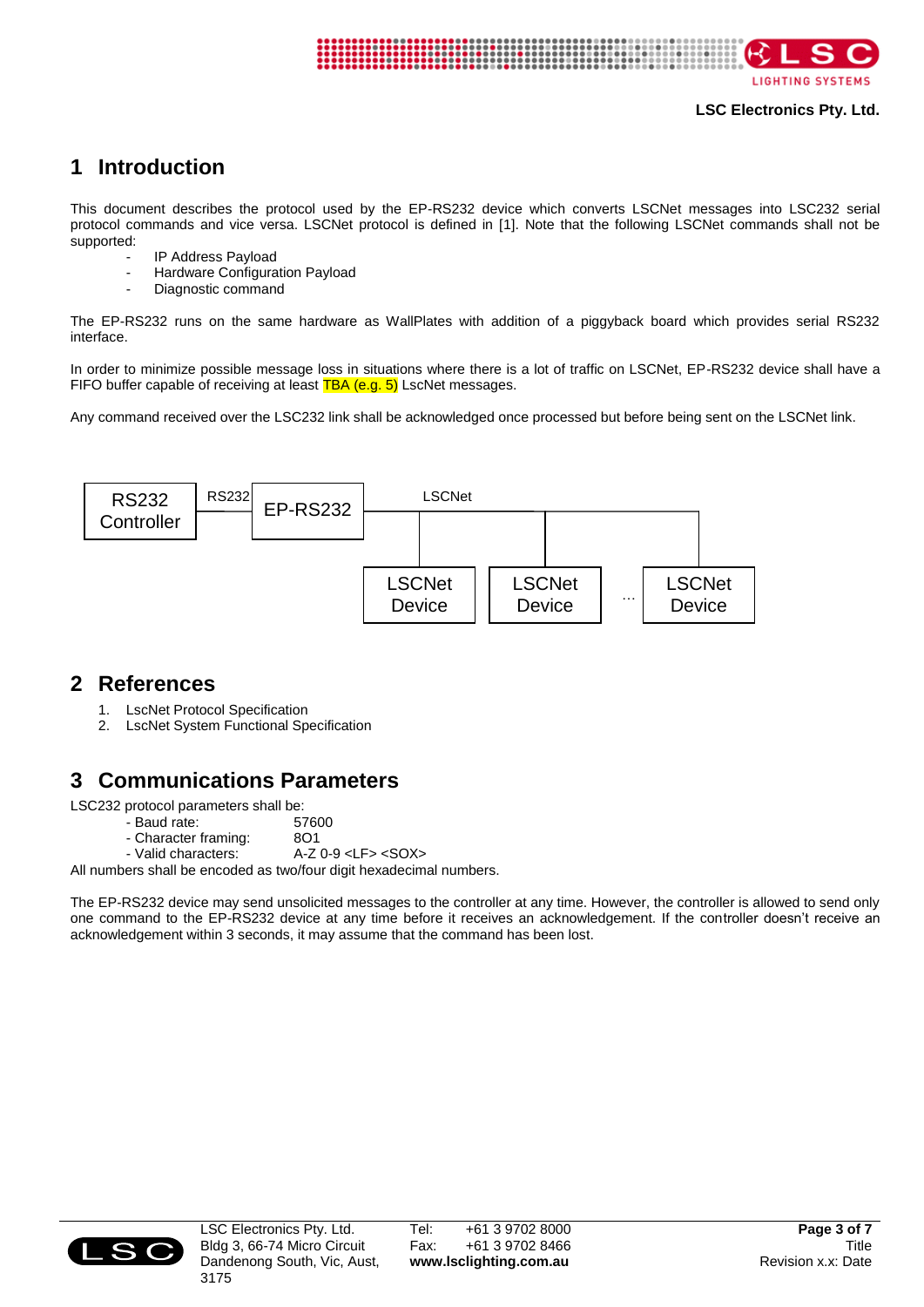

```
LIGHTING SYSTEMS
```
#### **LSC Electronics Pty. Ltd.**

### **4 Message Format**

#### <span id="page-3-0"></span>4.1 Message field types:

```
Letter := A \mid B \mid ... \mid ZHex Digit := 0 | 1 | 2 | 3 | 4 | 5 | 6 | 7 | 8 | 9 | 0 | A | B | C | D | E | F;
Byte := <Hex Digit><Hex Digit>;
\overline{\text{Word}} := <Byte><Byte>;
Terminator := 0x0A; - linefeed character <LF>
StartMark := 0x02; - start-of-text character <SOX>
```
### <span id="page-3-1"></span>4.2 Message definitions:

```
Message := <StartMark><Message_ID>[<Address>]{<Parameter>}<Checksum><Terminator>;
Message ID := "C" | "S" | "I" | "R" | "H" | "D" | "P" | "A" | "E"
             Where:
                   P: Ping
                   A: Acknowledgement
                   E: Error
                   C: Control Command
                   S: Status Command
                   I: Info Command
                   R: Reset Command
                   H: Show Control Command
Address := <Byte><Byte><Byte><Byte>;
Parameter := <Letter>[<Hex Digit> | <Byte> | <Word>];
Checksum := "X"<Byte>;
```
### <span id="page-3-2"></span>4.3 Notes:

- All messages shall be started by a Start-of-text (0x02 or '\2' or <SOX>) character.
- All messages shall be terminated by a LineFeed (0x0A or '\n' or <LF>) character.
- No message (excluding start-of-text character) shall be longer than 128 bytes.
- StartMark character shall be ignored from checksum calculation and its purpose is only for synchronisation.
- Address represents the IP address of a LSCNet device. FF.FF.FF.FF represents broadcast address.
- Parameter format will depend on the message type and will be described later
- Checksum will be simple modulo 256 addition of all bytes in the message excluding StartMark, checksum value and Terminator.

### <span id="page-3-3"></span>4.4 Example:

#### **<SOX>C0A00000AM1N1Z00I14R0LFFTDEADXxx<LF>**

where

- Control Payload (C)
- Address: 10.0.0.10 (0A00000A)
- Parameter: Mode 1 Set (M1)
- Parameter: Control Memory (N1)
- Parameter: Zone 0 (Z00)
- Parameter: Index 20 (I14)
- Parameter: Release 0 (R00)
- Parameter: Level 255 (LFF)
- Parameter: Time 57005 (TDEAD)
- Checksum (Xxx)

<span id="page-3-4"></span>For detailed explanation of this and other examples see section 5.

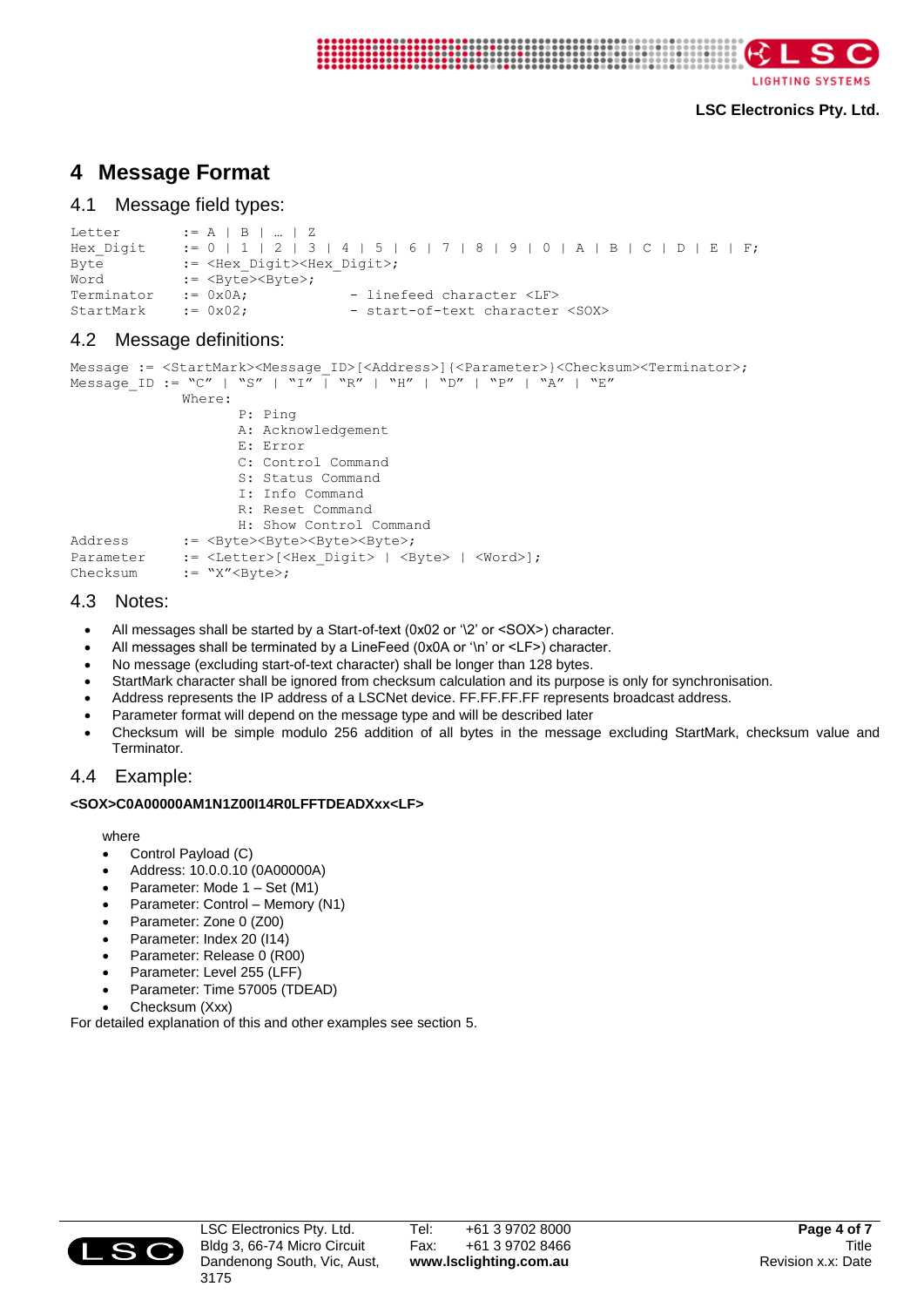

**LSC Electronics Pty. Ltd.**

**LIGHTING SYSTEMS** 

### **5 Messages**

#### <span id="page-4-0"></span>5.1 Ping

This message may be used by the LSC232 controlling device to discover which LSCNet nodes are active. It may be either directed (Address containing an actual device address) or broadcast (Address set to FFFF). Upon receiving this command, active devices shall respond, and their response shall be passed back on to the LSC232 controlling device.

LSCNet devices may issue Ping requests themselves (e.g. Houston). Any Ping requests detected on the LSCNet shall **not** be passed to the LSC232 controlling device.

#### **Parameters:**

Mode:

```
0 – response – cannot be issued by the LS232 Controller
1 – request
Format: M<Hex_Digit>
```
**Examples:** - ping broadcast request P0A000405M0Xxx - ping response from device 10.0.4.5

#### <span id="page-4-1"></span>5.2 Acknowledgement

This message can only be sent by the EP-RS232 device to acknowledge that a command from the controller has been successfully received and sent to the LSCNet.

This message cannot be issued by the LSC232 Controller

#### **Parameters:**

Message\_ID echo Format: <Message\_ID>

#### **Example:**

APXxx - Ping request acknowledgement

#### <span id="page-4-2"></span>5.3 Error

This message can only be sent by the EP-RS232 device to indicate an error in processing a request from the controller.

This message cannot be issued by the LSC232 Controller

#### **Parameters:**

Error code reflecting the last command Message\_ID

- 01: Invalid command
- $02:$  TBD
- 03: TBD

Format: <Message\_ID><Byte>

# **Example:**

- Invalid ping request

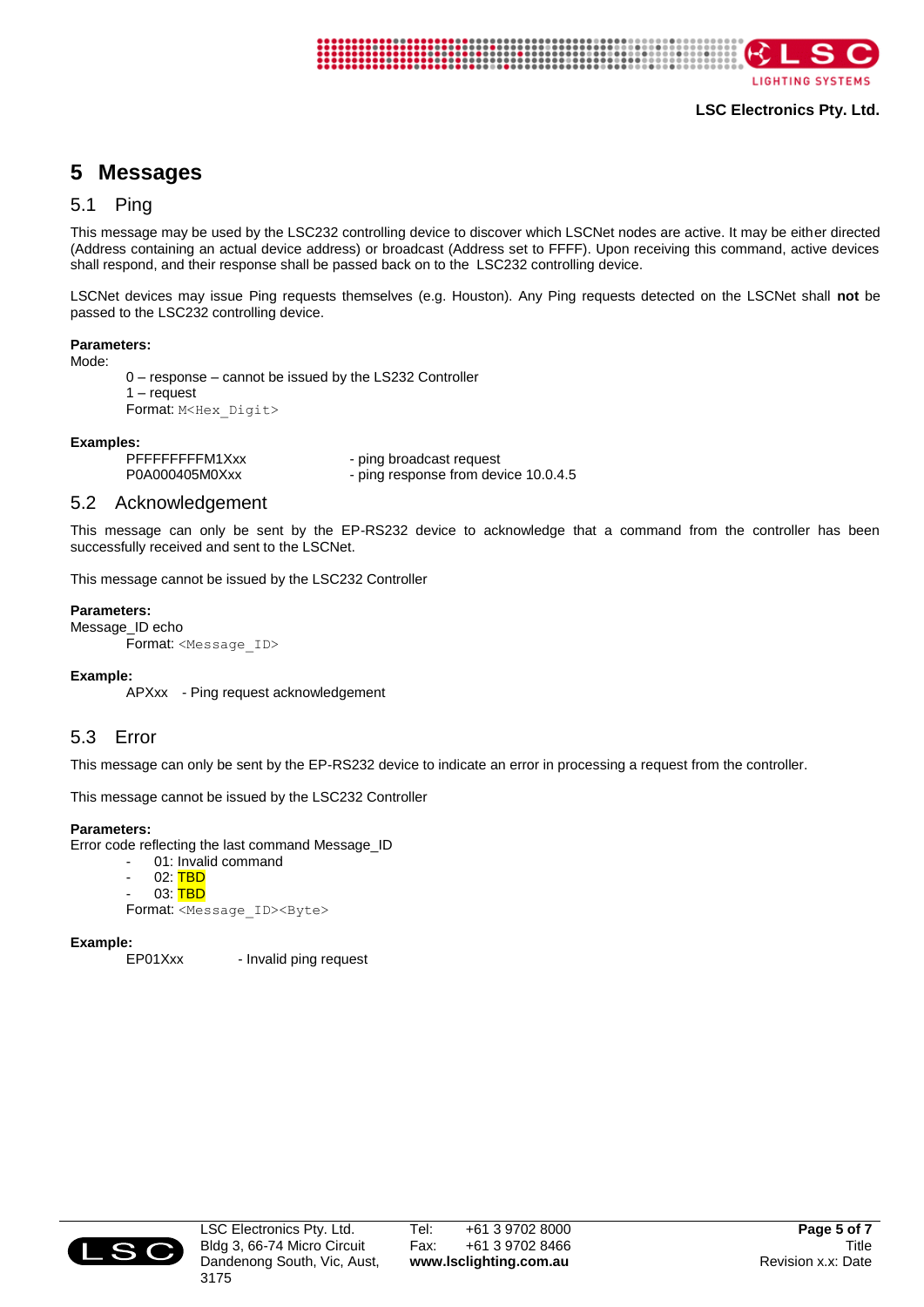

**LIGHTING SYSTEMS** 

#### **LSC Electronics Pty. Ltd.**

### <span id="page-5-0"></span>5.4 Control Command

This message represents LSCNet Control Payload. For more details see [1]. This command is essential for the operation of LSCNet systems. See [2] for the functional description of LSCNet systems.

#### **Parameters:**

Mode:

- 1: Set 2: Update 3: Get Data - 4: Get Data Reply - 5: Info Data Format: M<Hex\_Digit> Control Type: 1: Memory 2: DMX Enable 3: Group Master 4: Time master - 5: Lock Enable Format: N<Hex\_Digit> Zone: Format: Z<Byte> Index: Format: I<Byte> Released: 0: Not released 1: Released Format: R<Hex Digit> Level: Format: L<Byte>

### Time:

Format: T<Word>

#### <span id="page-5-1"></span>**Example:**

C0A000102M1N1Z00IDDR0L00TDEADXxx - Control Command to 10.0.1.2: Set, Memory, Zone 0, Index 221, Not released, Level 0, Time 57005